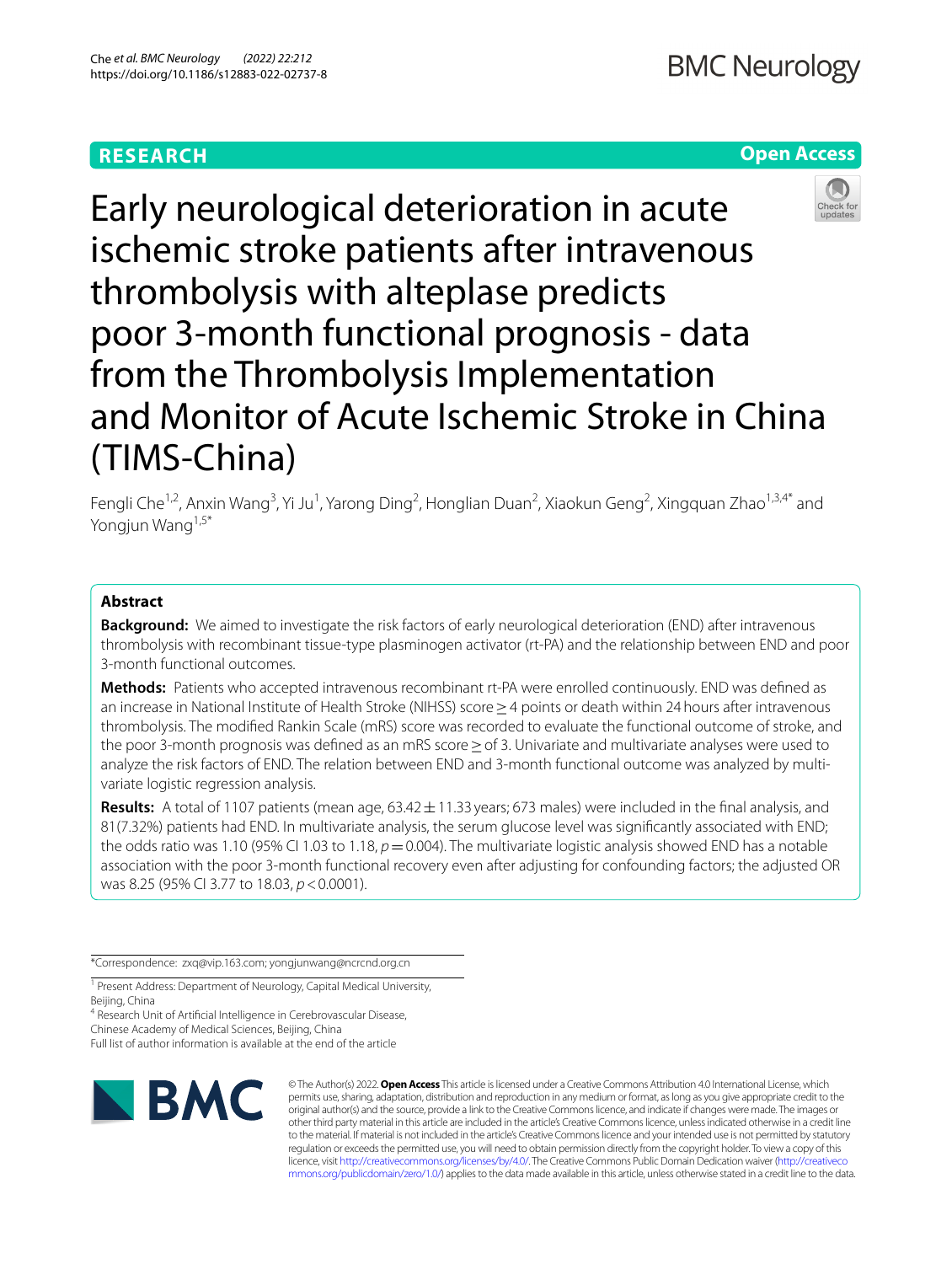**Conclusions:** The initial serum glucose level might be an independent risk factor of END, and END might predict a poor 3-month prognosis.

**Keywords:** Acute ischemic stroke, Intravenous thrombolysis, Early neurological deterioration, Prognosis

## **Introduction**

Stroke has become one of the leading causes of death and disability in humans, and there has been a high incidence of stroke in China [\[1](#page-6-0), [2\]](#page-6-1). It has been confrmed that target-vessel revascularization is the most efective method to reduce the disability and mortality of patients. Meanwhile, intravenous thrombolysis with recombinant tissue-type plasminogen activator (rt-PA) has been the most economical and convenient treatment [\[3](#page-6-2)]. However, some studies have found that some patients still suffered severe neurological deterioration after receiving intravenous thrombolysis, which resulted in prolonged hospitalization and severe adverse prognosis  $[4]$  $[4]$ . This study explored the risk factors of early neurological deterioration (END) and the correlation between END and 3-month functional prognosis.

## **Methods**

#### **Study population**

The data were obtained from the Thrombolysis Implementation and Monitor of Acute Ischemic Stroke in China (TIMS-CHINA) database - a multicenter prospective stroke registry program that enrolled patients who received intravenous tPA within 4.5hours after symptom onset from May 2007 to July 2012 in China [[5\]](#page-6-4). Some previous pieces of literature have reported the trial design and some results of the study  $[6, 7]$  $[6, 7]$  $[6, 7]$  $[6, 7]$ . The ethics committee approved the study protocol of Beijing Tiantan Hospital with the Helsinki Declaration. The quality monitoring committee of TIMS-China and the Contract Research Organization independently have been regularly monitoring the registry. All participants had signed written consent.

## **Defnition of END and clinical outcome measurement**

END was defned as an increase of NIHSS (National Institute of Health Stroke) score≥4 points or death within 24 hours after intravenous thrombolysis  $[8]$  $[8]$ . The primary outcome was poor 3-month functional recovery, expressed as a modifed Rankin Scale (mRS) score≥3. The secondary outcomes were sICH (symptomatic intracranial hemorrhage) [\[9\]](#page-6-8) and mortality at 7 days and 90days. We used the defnitions of sICH in the following three studies: Safe Implementation of Thrombolysis in Stroke-Monitoring Study (SITS-MOST) [\[8](#page-6-7)], National Institute of Neurological Disorders and Stroke (NINDS) [[10\]](#page-6-9), and European Cooperative Acute Stroke Study II (ECASS II) [\[11](#page-6-10)].

## **Statistical analysis**

Continuous variables were described by means (standard deviations [SDs]) or medians (interquartile ranges [IQRs]). Categorical variables were presented as frequencies and percentages. The baseline characteristics of patients between the END group and the non-END group were compared by Wilcoxon rank-sum tests for continuous variables and  $X^2$  test for categorical variables. Univariate and multivariate logistic regression was used to estimate the odds ratios (ORs), the corresponding 95% confdence intervals (CIs), and the adjusted ORs with their 95% CI. The multiple ordinal regression was used to test the distribution of mRS at 3-month of patients. SAS software performed all statistical analyses, version 9.4 (SAS Institute Inc., Cary, NC, USA). All *P* values were two-sided, with *P*<0.05 considered statistically signifcant.

## **Results**

### **Baseline characteristics**

A total of 1107 consecutive patients (mean age,  $63.42 \pm 11.33$  years; 673 males) were included in the fnal analysis, among which 81(7.32%) patients occurred END (Fig. [1\)](#page-2-0). Between the END group and the non-END group, there were statistical differences in the history of prior stroke/TIA (2.47% vs.9.75%,  $p=0.029$ ), initial serum glucose level  $(9.00 \pm 4.35 \text{ mmol/L vs. } 7.58 \pm 2.87 \text{ mmol/L}, p = 0.001),$ <br>fibrinogen  $(3.47 \pm 1.24 \text{ g/L} \text{ vs. } 3.23 \pm 1.23 \text{ g/L},$  $(3.47 \pm 1.24 \text{ g/L})$  $p = 0.040$ ), low-density lipoprotein (3.20 $\pm$ 0.90 mmol/L<br>vs. 2.92 $\pm$ 0.96 mmol/L,  $p = 0.003$ ), cholesterol  $2.92 \pm 0.96$  mmol/L,  $(5.08 \pm 1.16 \text{ mmol/L vs. } 4.85 \pm 1.20 \text{ mmol/L}, p=0.021),$ <br>SBP (systolic blood pressure) on admission pressure) on admission  $(152.30 \pm 18.56 \text{ mmHg}$  vs.  $147.57 \pm 21.09 \text{ mmHg}$ ,  $p = 0.039$ ), DBP (diastolic blood pressure) on admission  $(88.35 \pm 11.86 \text{ mmHg}$  vs.  $85.70 \pm 12.68 \text{ mmHg}$ ,  $p=0.038$ ), taking aspirin within 7 days before thrombolysis (38.27% vs. 65.20, *p* < 0.0001), and taking clopidogrel within 7 days before thrombolysis (13.58% vs. 23.59%,  $p = 0.039$ ). There was no significant statistical diference in the neurological defcit on admission between the two groups. Concerning TOAST types, although the proportion of CE (cardioembolism) in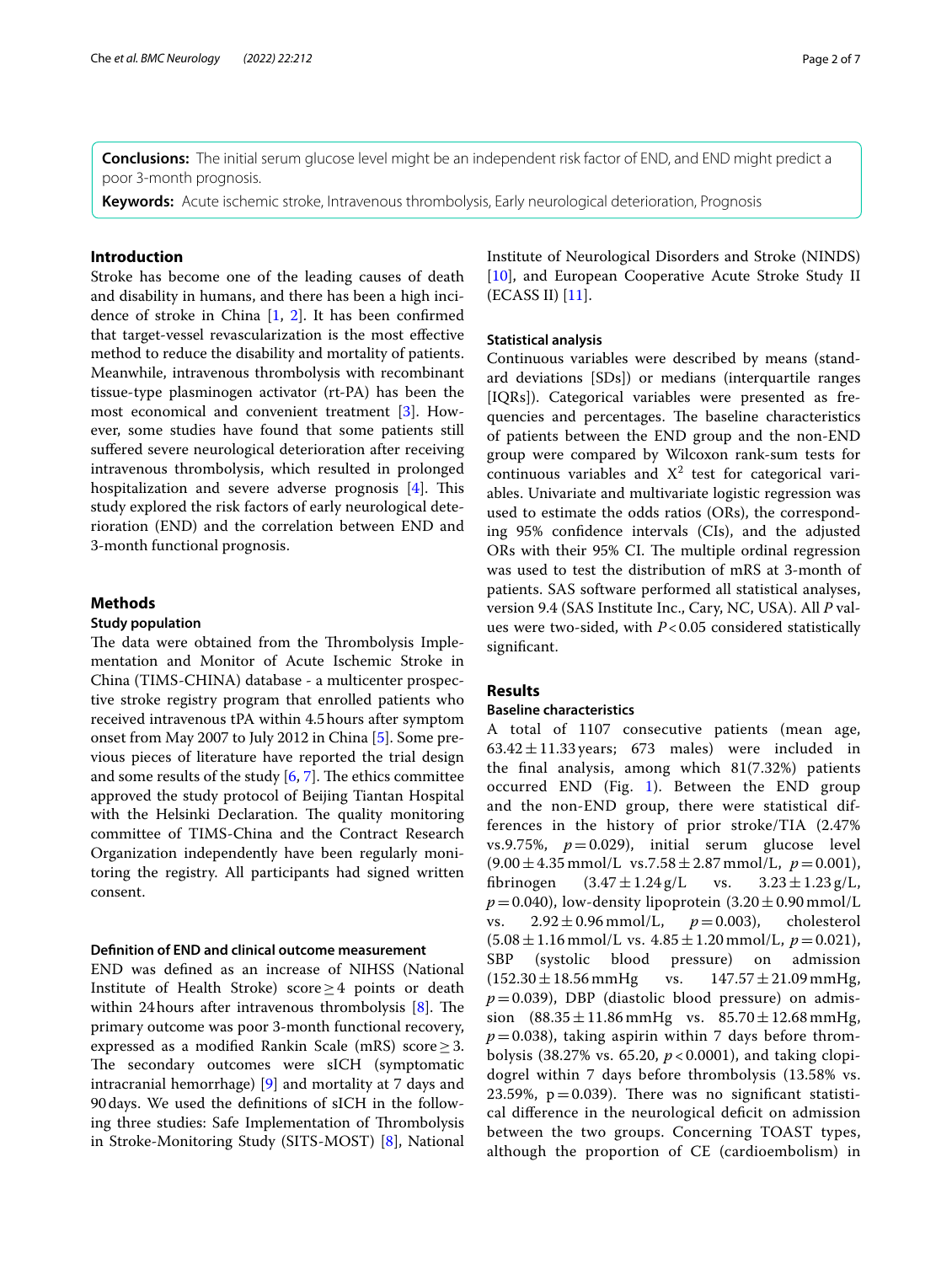

<span id="page-2-0"></span>the END group was higher than in the non-END group (28.21% vs. 18.69%), there was no diference in the etiology distribution between the two groups. In multivariate analysis, END has a signifcant correlation with the initial serum glucose level (OR,1.10, 95% CI 1.03– 1.18;  $p = 0.004$ ), taking aspirin within 7 days before thrombolysis (OR, 0.25, 95% CI 0.14–0.44; *p* < 0.0001), and taking clopidogrel within 7 days before thrombolysis (OR,0.39, 95% CI 0.19–0.82;  $p = 0.013$ ). The demographics and clinical characteristics at the baseline of

subjects in this study were demonstrated in Table [1](#page-3-0), and multivariate logistic regression analysis for risk factors of END was shown in Table [2](#page-4-0).

## **Clinical outcomes**

During the follow-up, 23 patients were excluded because of missing, and there were 1084 patients  $(97.92%)$  who had a 3-month mRS score. The proportion of poor function outcomes is 83.54% in the END group and 37.41% in the non-END group (crude OR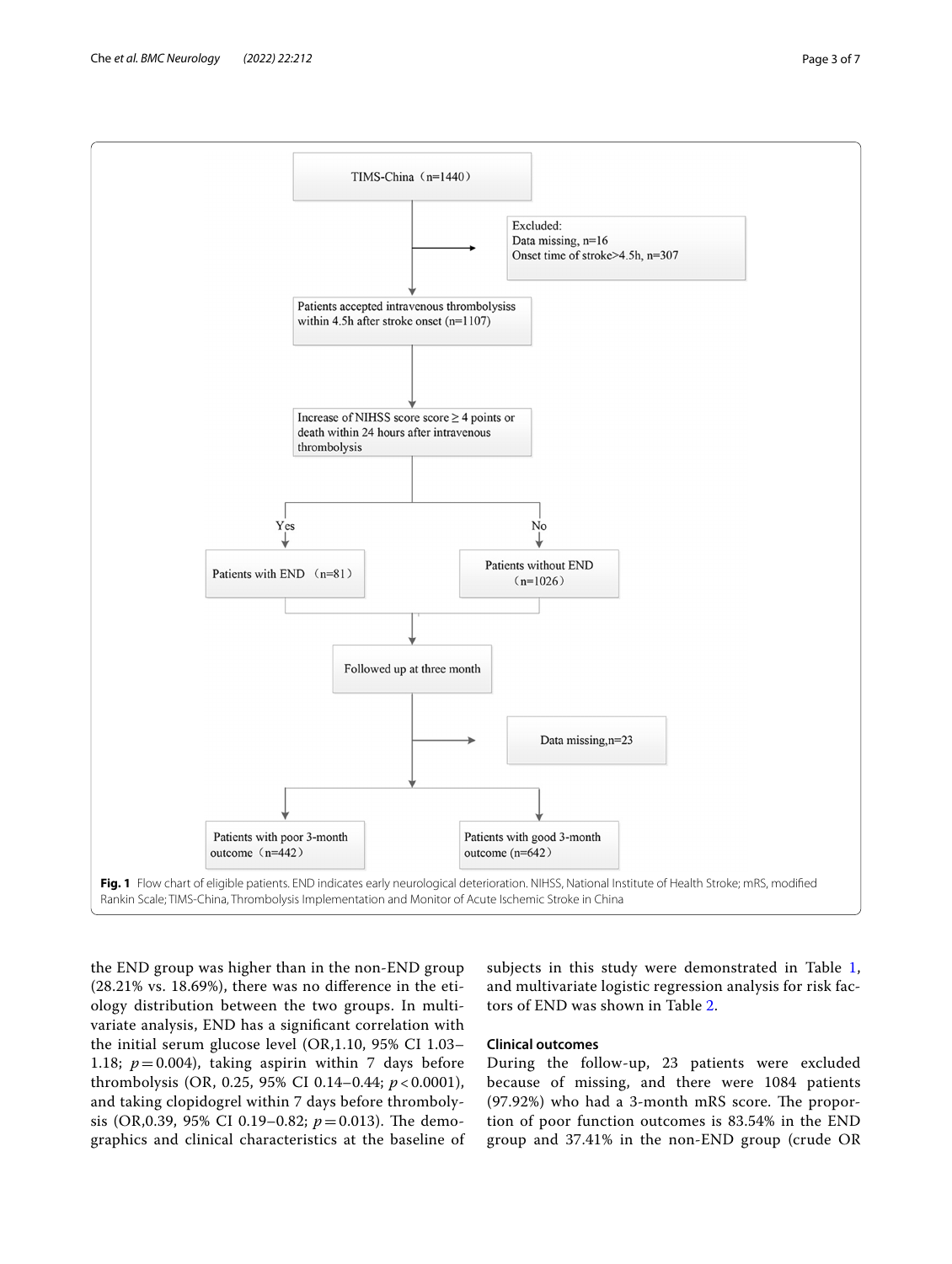#### <span id="page-3-0"></span>**Table 1** Demographic and clinical characteristics in patients

| <b>Variables</b>                                      | <b>END</b><br>$(n = 81)$ | non-END<br>$(n = 1026)$ | P-Value  |  |
|-------------------------------------------------------|--------------------------|-------------------------|----------|--|
| Gender, male, n (%)                                   | 49(60.49)                | 624(60.82)              | 0.954    |  |
| Age, mean $\pm$ SD (years)                            | $64.47 \pm 9.34$         | $63.34 \pm 11.48$       | 0.636    |  |
| Hypertension, n (%)                                   | 54(66.67)                | 598(58.34)              | 0.143    |  |
| Diabetes mellitus, n (%)                              | 17(20.99)                | 174(16.96)              | 0.356    |  |
| Atrial fibrillation, n (%)                            | 15(18.52)                | 182(17.74)              | 0.860    |  |
| Hyperlipidemia, n (%)                                 | 3(3.70)                  | 69(6.73)                | 0.288    |  |
| prior stroke/TIA, n (%)                               | 2(2.47)                  | 100(9.75)               | 0.029    |  |
| Current smoking, n (%)                                | 20(24.69)                | 361(35.19)              | 0.056    |  |
| Glucose, mean (SD), mmol/L                            | $9.00 \pm 4.35$          | $7.58 \pm 2.87$         | 0.001    |  |
| WBC, mean (SD), $\times$ 10 <sup>9</sup> /L           | $8.32 \pm 2.85$          | $7.87 \pm 2.70$         | 0.216    |  |
| FBG, mean (SD), g/L                                   | $3.47 \pm 1.24$          | $3.23 \pm 1.23$         | 0.040    |  |
| LDL, mean (SD), mmol/L                                | $3.20 \pm 0.90$          | $2.92 \pm 0.96$         | 0.003    |  |
| TC, mean (SD), mmol/L                                 | $5.08 \pm 1.16$          | $4.85 \pm 1.20$         | 0.021    |  |
| SBP on admission, mean (SD), mmHq                     | 152.30 ± 18.56           | 147.57 ± 21.09          | 0.039    |  |
| DBP on admission, mean (SD), mmHg                     | $88.35 \pm 11.86$        | 85.70 ± 12.68           | 0.038    |  |
| SBP at 2 hours after thrombolysis, mean (SD), mmHg    | $150.05 \pm 22.31$       | $143.03 \pm 19.80$      | 0.002    |  |
| DBP at 2 hours after thrombolysis, mean (SD), mmHg    | 87.19±14.28              | $83.42 \pm 12.38$       | 0.015    |  |
| NIHSS on admission, IQR                               | $12(3-28)$               | $11(0-40)$              | 0.559    |  |
| Pre-admission mRS 0-2, n (%)                          | 80(100)                  | 1002(92.75)             | 0.398    |  |
| Baseline medication within 7 days before thrombolysis |                          |                         |          |  |
| Taking aspirin, n (%)                                 | 31(38.27)                | 669(65.20)              | < 0.0001 |  |
| Taking clopidogrel, n (%)                             | 11(13.58)                | 242(23.59)              | 0.039    |  |
| Taking other antiplatelets, n (%)                     | 11(13.58)                | 156(15.20)              | 0.694    |  |
| Taking hypoglycemic drugs, n (%)                      | O(0.00)                  | 9(0.88)                 | 1.000    |  |
| Median door-to-needle time, IQR, h                    | $1.82 \pm 0.95$          | $2.60 \pm 9.90$         | 0.971    |  |
| TOAST subtypes                                        |                          |                         | 0.080    |  |
| LAA, n (%)                                            | 43(55.13)                | 553(54.11)              |          |  |
| SAO, n (%)                                            | 4(5.13)                  | 113(11.06)              |          |  |
| CE, n (%)                                             | 22(28.21)                | 191(18.69)              |          |  |
| Other, n (%)                                          | 9(11.54)                 | 165(16.14)              |          |  |

Abbreviations: *TIA* transient ischemic attack, *SBP* systolic blood pressure, *DBP* diastolic blood pressure, *WBC* white blood cell, *PLT* platelet, *INR* international normalized ratio, *PT* prothrombin time, *APTT* activated partial thromboplastin time, *FBG* fbrinogen, *NIHSS* National Institute of Health Stroke, *LDL* low-density lipoprotein, *TC* cholesterol, *IQR* interquartile ranges, *TOAST* Trial of Org 10,172 in Acute Stroke Treatment, *LAA* large-artery atherosclerosis, *Scale* SAO, small-artery occlusion, *CE* cardioembolism

8.49; 95%CI 4.62 to 15.60; *P* < 0.0001). After adjusting the baseline variables as the history of prior stroke/TIA, initial serum glucose level, fbrinogen, low-density lipoprotein, cholesterol, SBP on admission, DBP on admission, taking aspirin within 7 days before thrombolysis, taking clopidogrel within 7 days before thrombolysis, and TOAST types, END has a statistical correlation with poor 3-month functional outcomes, the adjusted OR was 8.25(95% CI 3.77–18.03; *P* < 0.0001; Table [3\)](#page-4-1). There was a numerical difference in the distribution of 3-month mRS among patients in the two groups (crude  $p$  < 0.0001), and this difference was still significant after adjusting confound factors (adjusted OR 11.74, 95%CI 7.58 to 18.18; *P* < 0.0001; Fig. [2](#page-4-2)). Regarding the

secondary outcomes, END has a prominent correlation with SICH.

And the adjusted OR (END with SICH defned by NINDS) was 12.53 (95% CI 5.15–30.49; *P*<0.0001; Table [3\)](#page-4-1). Meanwhile, END has a signifcant correlation with mortality at 7 days and mortality at 90days, the adjusted OR was 20.92(95% CI 7.45–58.72; *P*<0.0001; Table [3](#page-4-1)) and 8.06(95% CI 3.91–16.62; *P*<0.0001; Table [3](#page-4-1)).

## **Discussion**

Our study aimed to explore the risk factors of END and the relationship between END and poor 3-month functional outcomes. In some studies, the incidence of END was signifcantly diferent due to the lack of a unifed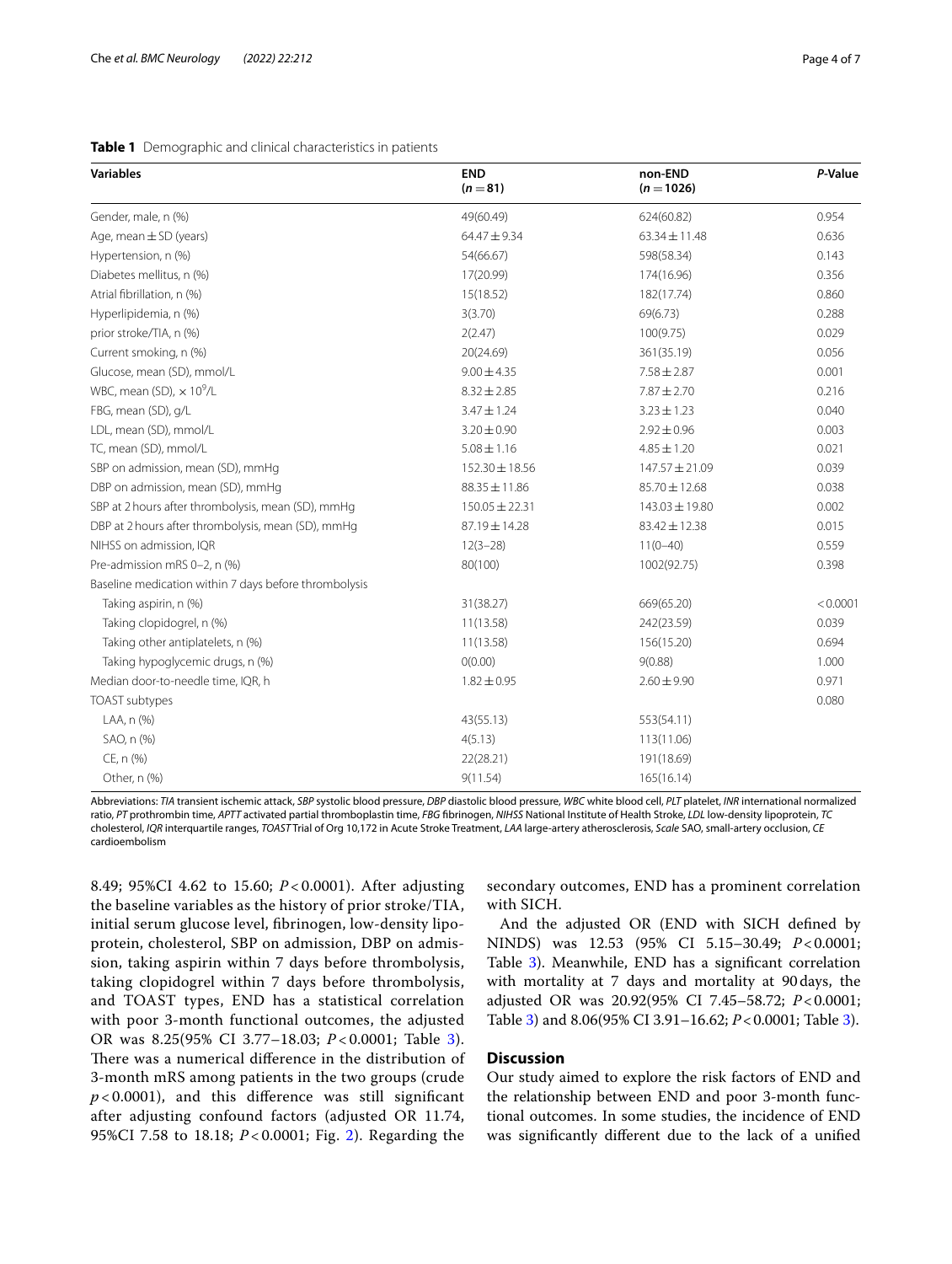<span id="page-4-0"></span>

| <b>Variables</b>                                          | <b>OR</b> | 95% CI         | P-value  |
|-----------------------------------------------------------|-----------|----------------|----------|
| prior stroke/TIA                                          | 3.14      | $0.74 - 13.38$ | 0.123    |
| Glucose                                                   | 1.10      | $1.03 - 1.18$  | 0.004    |
| <b>FBG</b>                                                | 1.07      | $0.91 - 1.26$  | 0.426    |
| LDL                                                       | 1.24      | $0.79 - 1.95$  | 0.361    |
| TC                                                        | 0.93      | $0.66 - 1.32$  | 0.685    |
| SBP on admission                                          | 1.00      | $0.98 - 1.02$  | 0.748    |
| DBP on admission                                          | 1.01      | $0.98 - 1.04$  | 0.555    |
| SBP at 2 hours after thrombolysis                         | 1.02      | $1.00 - 1.04$  | 0.107    |
| DBP at 2 hours after thrombolysis                         | 1.00      | $0.97 - 1.03$  | 0.960    |
| Taking aspirin within 7 days before thrombolysis          | 0.25      | $0.14 - 0.44$  | < 0.0001 |
| Taking clopidogrel used within 7 days before thrombolysis | 0.39      | $0.19 - 0.82$  | 0.013    |

Abbreviations: *OR* odds ratio, *CI* confdence interval, *TIA* transient ischemic attack, *SBP* systolic blood pressure, *DBP* diastolic blood pressure, *FBG* fbrinogen, *LDL* lowdensity lipoprotein, *TC* cholesterol

<span id="page-4-1"></span>**Table 3** Outcomes after intravenous thrombolysis in END group versus non-END group

| <b>Outcomes</b>       | No. (%) of patients          |                               | <b>Unadjusted OR</b> | P value  | <b>Adjusted OR</b>       | P value  |
|-----------------------|------------------------------|-------------------------------|----------------------|----------|--------------------------|----------|
|                       | <b>END</b> group<br>$(n=81)$ | non-END group<br>$(n = 1026)$ | (95% CI)             |          | $(95\%$ CI) <sup>a</sup> |          |
| Primary outcome       |                              |                               |                      |          |                          |          |
| mRS 3–6 at 3 months   | 66(83.54)                    | 376(37.41)                    | $8.49(4.62 - 15.60)$ | < 0.0001 | $8.25(3.77 - 18.03)$     | < 0.0001 |
| Safety outcomes       |                              |                               |                      |          |                          |          |
| SICH (SITS-MOST)      | 15(18.52)                    | 1(0.10)                       | $232.83(-)$          | < 0.0001 | $109.77(-)$              | 0.001    |
| SICH (ECASS II)       | 30(37.04)                    | 5(0.49)                       | 120.12(44.74-322.50) | < 0.0001 | 90.46(19.84-412.44)      | < 0.0001 |
| SICH (NINDS)          | 30(37.04)                    | 22(2.14)                      | 26.84(14.47-49.79)   | < 0.0001 | 12.53(5.15-30.49)        | < 0.0001 |
| Mortality at 7        | 26(32.50)                    | 16(1.56)                      | 30.39(15.39-60.01)   | < 0.0001 | 20.92(7.45-58.72)        | < 0.0001 |
| Mortality at 3 months | 36(45.00)                    | 59(5.86)                      | 13.13(7.86–21.94)    | < 0.0001 | $8.06(3.91 - 16.62)$     | < 0.0001 |

<sup>a</sup> Adjusted baseline variables: prior stroke/TIA, Systolic BP before thrombolysis, Diastolic BP before thrombolysis, glucose before thrombolysis, FBG before thrombolysis, Systolic BP at 2 hours after thrombolysis, Diastolic BP at 2 hours after thrombolysis, LDL after thrombolysis, TC after thrombolysis, Aspirin use within 7 days after thrombolysis, clopidogrel use within 7 days after thrombolysis, OCSP subtypes

Abbreviations: *mRS* modifed Rankin Scale, *SICH* symptomatic intracranial hemorrhage, *SITS-MOST* safe implementation of treatments in stroke-monitoring, *ECASS II* second European–Australasian acute stroke study, *NINDS* National Institute of Neurological Disorders and Stroke

<span id="page-4-2"></span>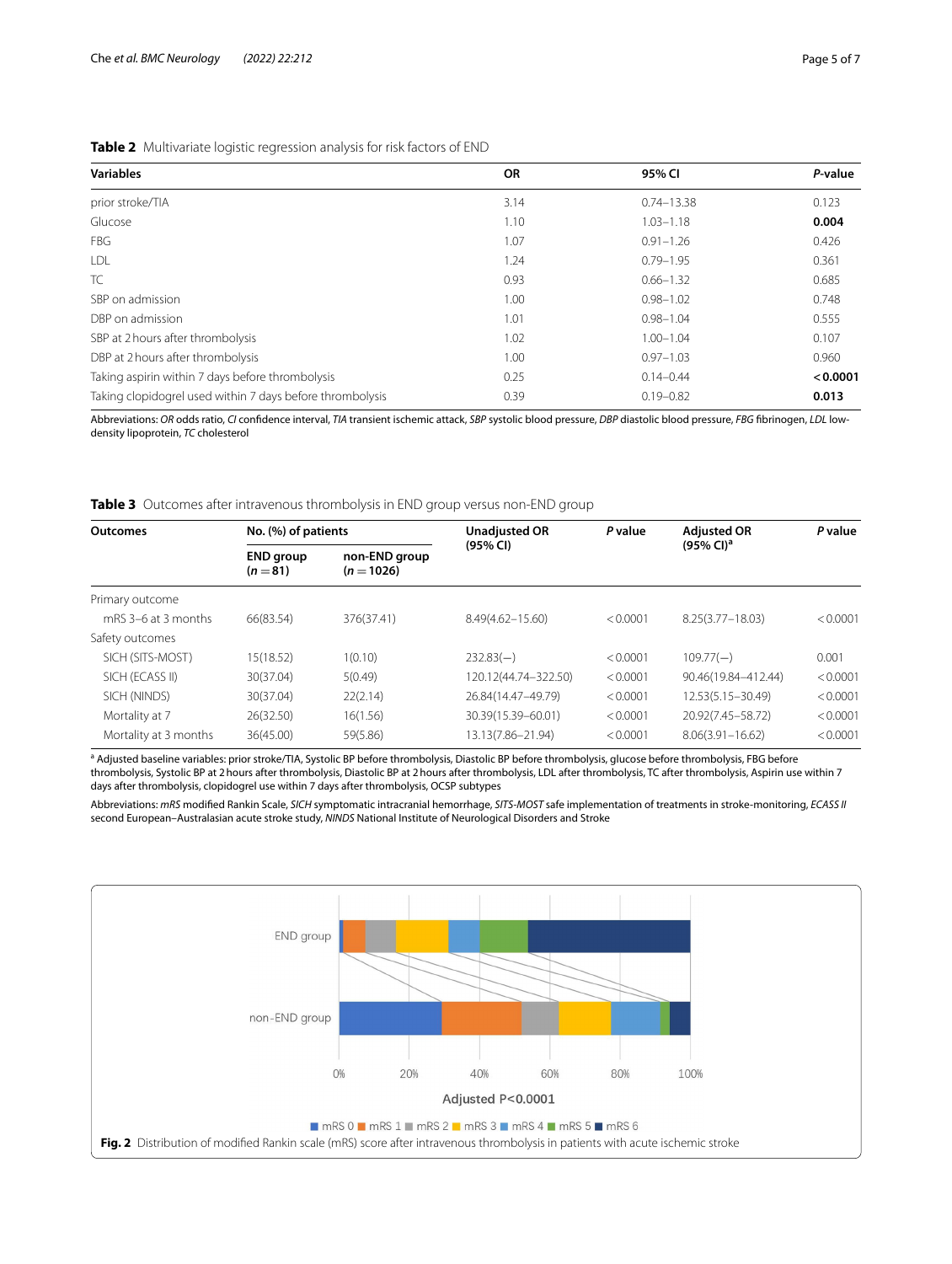definition of END, which was from 5.8 to 34.9%  $[12-15]$  $[12-15]$  $[12-15]$ . Most studies have defned END as an increasing NIHSS score>4 points or death within 24 hours after intravenous thrombolysis, which was our study's exact defnition of END [[8,](#page-6-7) [16\]](#page-6-13). Our study enrolled 1107 patients accepting intravenous thrombolysis, and 81 (7.32%) patients occurred END. Simonsen et al. studied 569 patients who received reperfusion therapy and found the incidence of END was 5.8% [\[14](#page-6-14)].

Concerning the risk factors of END, although some experts generally believe that elderly patients are more prone to END, it has not been confrmed in some studies [[10,](#page-6-9) [15\]](#page-6-12). Some studies also have demonstrated the predictors of END as follows: diabetes [[17,](#page-6-15) [18](#page-6-16)], neurological functional deficits on admission  $[19]$  $[19]$  $[19]$ , and systolic BP [[20–](#page-6-18)[22](#page-6-19)].

There was no statistical difference in age between the END and non- END groups. Still, there were statistical diferences in the history of prior stroke/TIA, initial serum glucose level, fbrinogen, low-density lipoprotein, cholesterol, SBP on admission, and DBP on admission between the two groups. However, in the multivariate analysis, our study found the initial serum glucose level was an independent risk factor of END; the odds ratio was 1.10 (95%CI 1.03 to 1.18,  $p = 0.004$ ).

Our study found that antiplatelet therapy before thrombolysis might be the protective factor for END. The incidence of END in patients taking aspirin could be 0.25 times lower than in patients without aspirin, similar to patients taking clopidogrel within 7 days. Due to the limitation of our research, we had no further study on this result, and it would be a meaningful research focus in the future.

The series of pathophysiological reactions of the brain after intravenous thrombolysis, such as intracranial hemorrhage (ICH) [\[23](#page-6-20), [24\]](#page-6-21), malignant edema [\[25](#page-6-22)], early recurrent ischemic stroke  $[12]$  $[12]$ , and early seizures  $[26]$  $[26]$ , resulted in the aggravation of neurological deficit  $[20,$  $[20,$ [21\]](#page-6-24). Meanwhile, SICH had been the leading cause of END. Our study confrmed that the patients in the END group had a higher incidence of ICH than in the non-END group. The incidence of SICH (NINDS) in the END group patients could be 12.53 times higher than patients in the non-END group. Furthermore, END was signifcantly correlated with mortality at 7 days and mortality at 3 months. Compared the patients with non- END, the mortality at 7 days of patients with END could be 20.92 times higher, and the mortality at 3 months could be 8.06 times higher.

Our study still has some shortcomings. Firstly, our study did not analyze patients separately in anterior circulation stroke (ACS) and posterior circulation stroke (PCS) groups, which has been confrmed there was no signifcant diference in the incidence of END between ACS and PCS groups in a recent study [\[27](#page-6-25)]. Secondly, we also did not perform subgroup analysis based on the time of ICH, although we have realized that patients usually experience hemorrhagic transformation within 24h after thrombolysis  $[28]$  $[28]$ . Thirdly, owing to the lack of records on other complications(i.e., hyperperfusion syndrome, early stroke recurrence) after intravenous thrombolysis, we were still unable to explain the pathological mechanism of END. Fourthly, confounding factors (i.e., mechanical ventilation, fuid resuscitation, decompressive craniectomy) were not eliminated in our study, which may lead to data bias. We look forward to furthering research in the future.

## **Conclusions**

Early neurological deterioration has a high incidence after intravenous thrombolysis, and the initial serum glucose level might be an independent risk factor of END. END might predict a poor 3-month prognosis. It might be essential to understand the underlying mechanism of END.

#### **Abbreviations**

TIA: Transient ischemic attack; SBP: Systolic blood pressure; DBP: Diastolic blood pressure; WBC: White blood cell; PLT: Platelet; INR: International normalized ratio; PT: Prothrombin time; APTT: Activated partial thromboplastin time; FBG: Fibrinogen; NIHSS: National Institute of Health Stroke; LDL: Low-density lipoprotein; TC: Cholesterol; IQR: Interquartile ranges; TOAST: Trial of Org 10,172 in Acute Stroke Treatment; LAA: Large-artery atherosclerosis; Scale: SAO, smallartery occlusion; CE: Cardioembolism; OR: Odds ratio; CI: Confdence interval; TIA: Transient ischemic attack; SBP: Systolic blood pressure; DBP: Diastolic blood pressure; FBG: Fibrinogen; LDL: Low-density lipoprotein; TC: Cholesterol; mRS: modifed Rankin Scale; SICH: Symptomatic intracranial hemorrhage; SITS-MOST: Safe implementation of treatments in stroke-monitoring; ECASS II: Second European–Australasian acute stroke study; NINDS: National Institute of Neurological Disorders and Stroke.

## **Supplementary Information**

The online version contains supplementary material available at [https://doi.](https://doi.org/10.1186/s12883-022-02737-8) [org/10.1186/s12883-022-02737-8](https://doi.org/10.1186/s12883-022-02737-8).

**Additional fle 1.**

#### **Acknowledgments**

We gratefully appreciate all the participants and staff for their contributions.

#### **Authors' contributions**

Concept and design: FC, XZ, XG, and YJ. Drafting of the manuscript: FC, YL, and XG. Critical revision of the manuscript for important intellectual content: HD, YD, and JJ. Provision of study material or patients: YL and YJ. Collection and assembly of data: FC, YL, JJ, AW, HD, YJ, YD, and XG. Check and approve of clinical defnition: XG and XZ. Data analysis: FC and AW. Data interpretation: FC, AW, HD, JJ, YD, and XG. Administrative, technical, or material support: XZ and YJ. Supervision: XG and XZ. Final approval of manuscript: all authors.

#### **Funding**

The study was supported by grants from the Beijing Natural Science Foundation (Z200016).